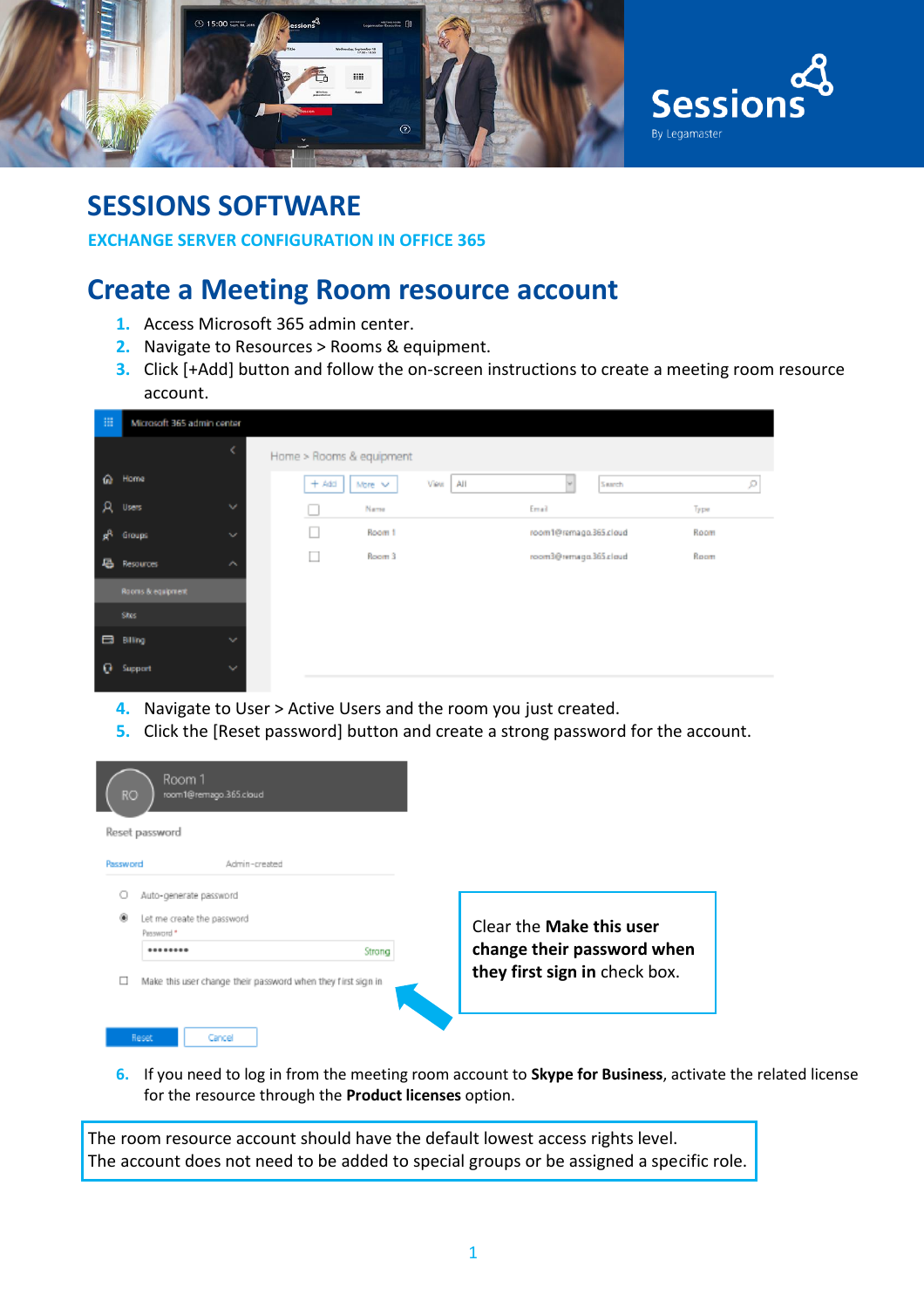

Now you must open a **PowerShell** console and start a **Microsoft Online Service** session to execute the commands listed below. For instructions on how to configure a client to administrate Office 365, see Appendix A.

## **Show the meeting subject in the Launcher's calendar**

By default, the meeting title (Subject) contains the name of the organizer. You need to get the real meeting subject.

```
Set-CalendarProcessing -Identity "Room ID" -AddOrganizerToSubject 0
Set-CalendarProcessing -Identity "Room ID" -DeleteSubject 0
```
#### **Create a meeting room resource list**

```
New-DistributionGroup -Name "Room List ID"
-DisplayName "Room List Friendly Name"
-PrimarySmtpAddress roomlist1@domain.com -RoomList
```
# **Add the new meeting room resource account to the meeting room resource list**

```
Add-DistributionGroupMember -Identity "Room List ID"
-Member "Room ID"
```
To execute the above commands, you may need to execute the following commands.

## **Get a list of all meeting room resources**

```
Get-Mailbox | Where-Object {$ .RecipientTypeDetails
-eq "RoomMailbox"} | Format-Table
DisplayName, Identity, PrimarySmtpAddress
```
## **Get a list of all meeting room resources lists**

```
Get-DistributionGroup | Where {$ .RecipientTypeDetails
-eq "RoomList"} | Format-Table
DisplayName, Identity, PrimarySmtpAddress
```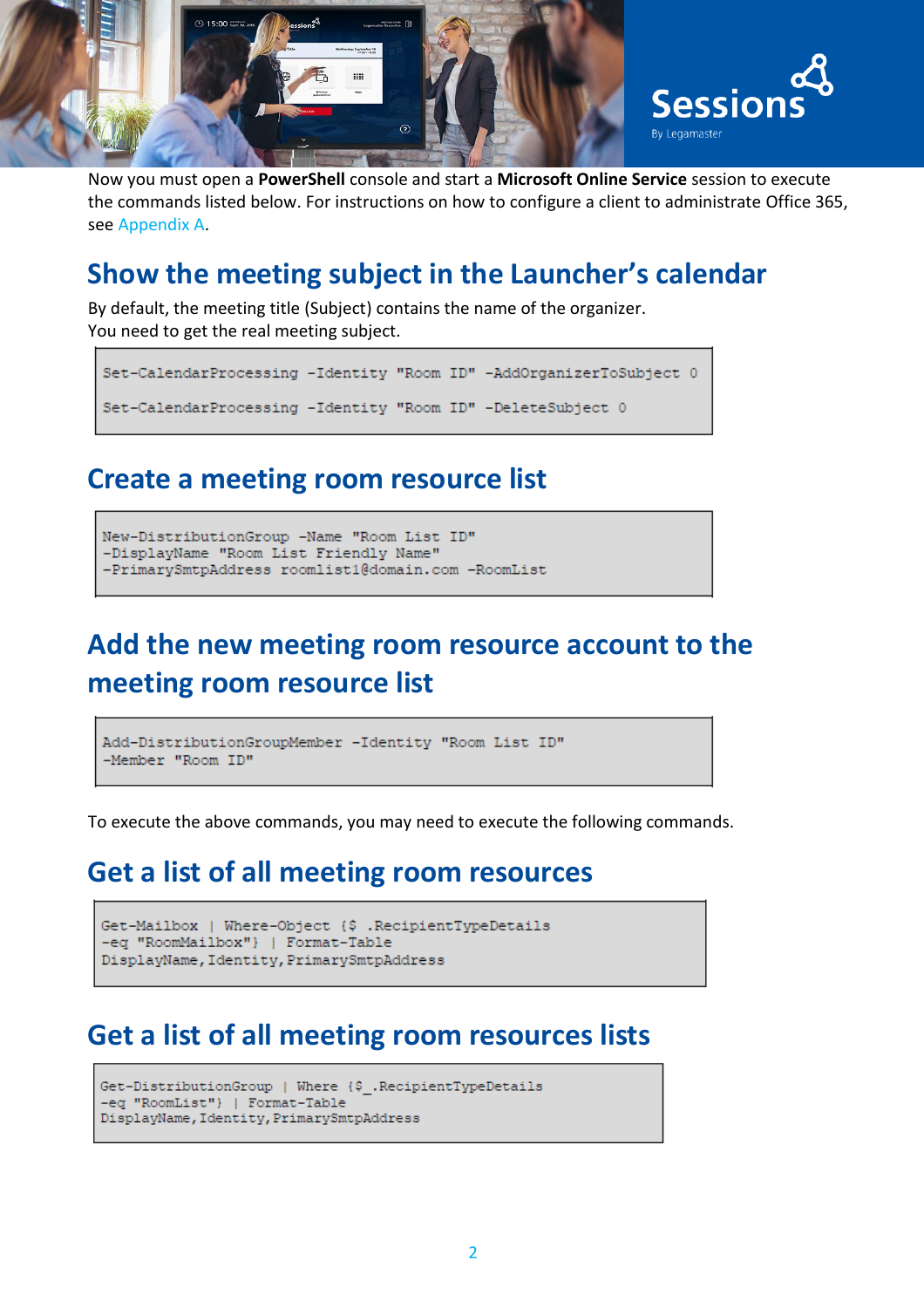

## **APPENDIX A**

# **Administering Office 365 Exchange through PowerShell**

Office 365 PowerShell lets you to manage your Office 365 settings from the command line. Connecting to Office 365 PowerShell is a simple process where you install the required software and then connect to your Office 365 organization. Use one of the following 64-bit versions of Windows:

- Windows 10+, Windows 8.1, Windows 8 o, Windows 7 Service Pack 1 (SP1) or
- Windows Server 2019+, Windows Server 2016, Windows Server 2012 R2, Windows Server 2012, Windows Server 2008 R2 SP1.

You need to install on your local computer the **Microsoft Online Services Sign-in Assistant**. To do so, open an elevated Windows PowerShell command prompt (run Windows PowerShell as an administrator) and run the following command.

Install-Module MSOnline

If prompted to install the **NuGet** provider, type Y and press ENTER.

If prompted to install the module from **PSGallery**, type Y and press ENTER.

If your PowerShell is not enabled to execute scripts that are not digitally signed, run the following command:

Set-ExecutionPolicy RemoteSigned

## **Open an admin session**

Run the following command:

```
$Session = New-PSSession -ConfigurationName Microsoft. Exchange
ConnectionUri https://outlook.office365.com/powershell-liveid/ -Credential
$UserCredential -Authentication Basic -AllowRedirection
```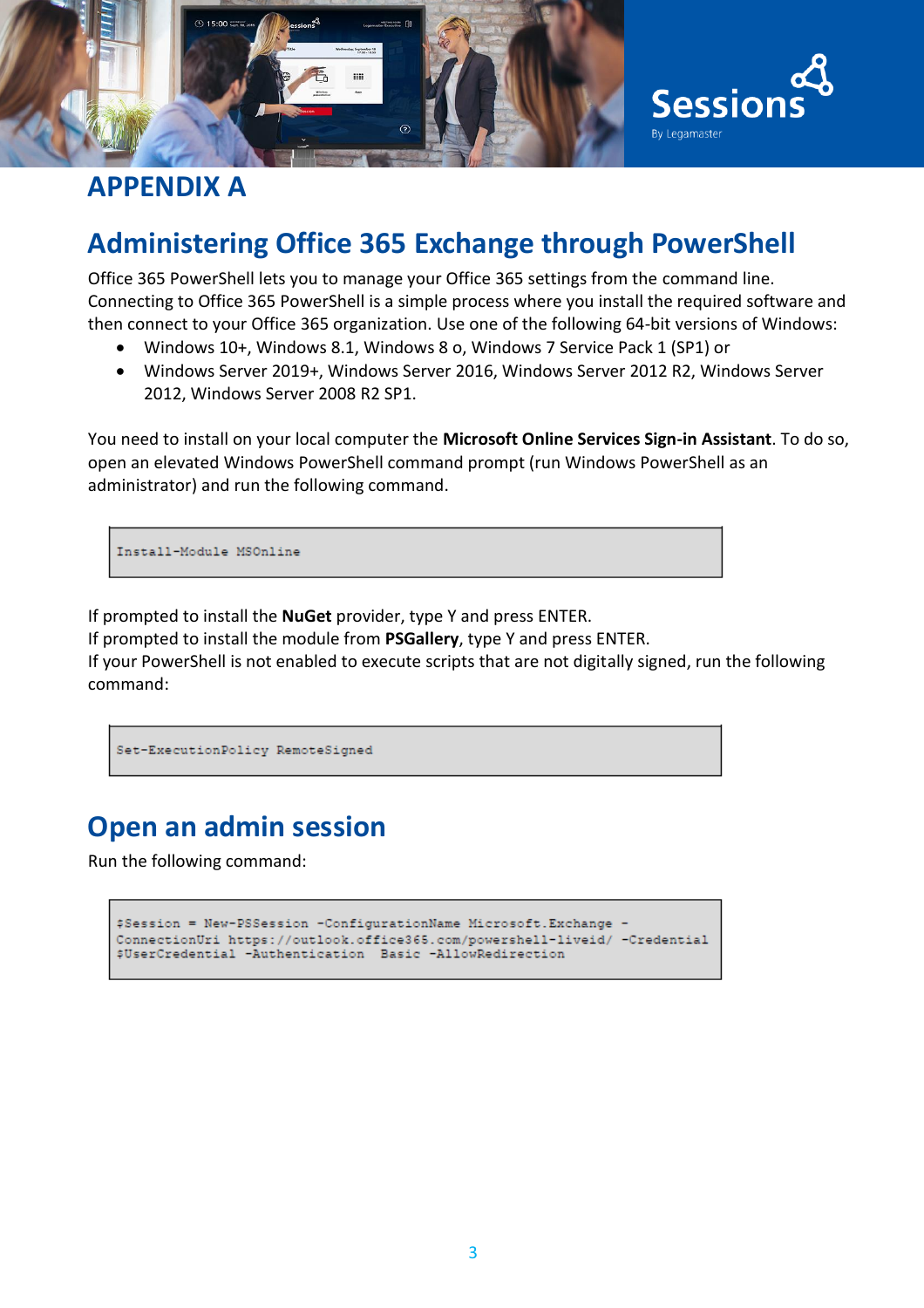

Insert the credentials of a user who is member of an Office 365 admin role:

| Richiesta credenziali di Windows Power<br>× |                                                |  |  |  |  |
|---------------------------------------------|------------------------------------------------|--|--|--|--|
|                                             |                                                |  |  |  |  |
| Immettere le credenziali.                   |                                                |  |  |  |  |
| Nome utente:                                | $\Omega$ mtaverna@remago.365.cl $\vee$<br>in a |  |  |  |  |
| Password:                                   |                                                |  |  |  |  |
|                                             |                                                |  |  |  |  |
|                                             | Annulla<br>OK                                  |  |  |  |  |

#### Run the following commands:

| Import-PSSession \$Session |  |
|----------------------------|--|
| Connect-MsolService        |  |

Insert the credentials of the Office 365 admin user again:

| Accesso all'account |                                 |        | × |
|---------------------|---------------------------------|--------|---|
|                     | Microsoft                       |        |   |
|                     | Accedi                          |        |   |
|                     | mtaverna@remago.365.doud        | ×      |   |
|                     | Problemi di accesso alfaccount? |        |   |
|                     |                                 |        |   |
|                     |                                 |        |   |
|                     |                                 | Awardi |   |
|                     |                                 |        |   |

To verify if the session is active and running, you can run these commands: